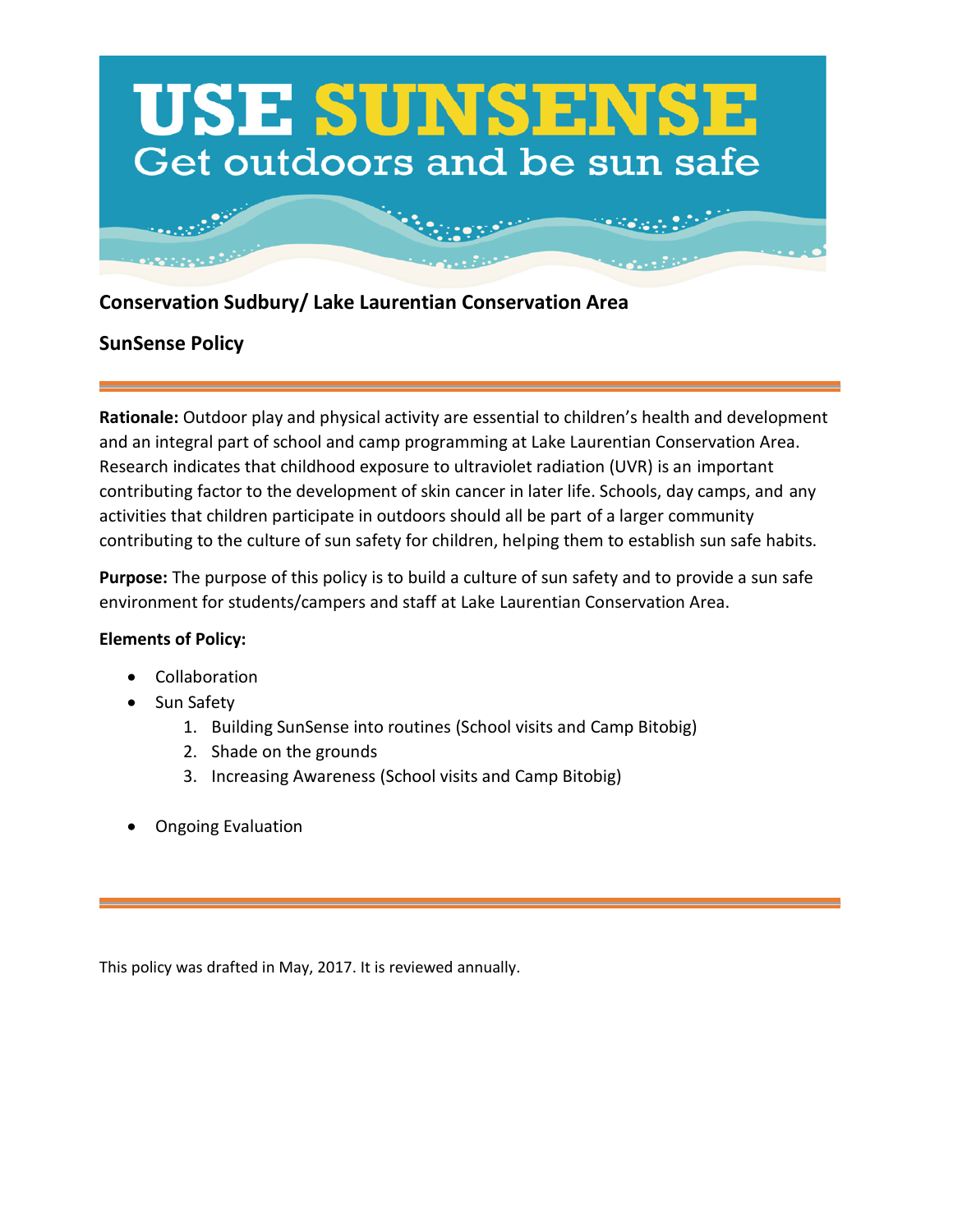

# **Conservation Sudbury/ Lake Laurentian Conservation Area SunSense Policy Statement**

*At Lake Laurentian Conservation Area, we acknowledge the importance of sun protection and want staff and students/campers to enjoy the sun safely.* 

## **Collaboration:**

This policy will be implemented in collaboration with staff, students, campers, parents/guardians and visiting teachers. All will work together to achieve sun safety through:

## **Sun Safety:**

#### **1. Building SunSense practises into everyday routines**

- $\checkmark$  Activities are held in the shade where possible, and breaks from the sun are built into outdoor activities.
- $\checkmark$  Where possible, we will schedule longer outdoor activity periods earlier in the day, before 11:00 a.m. to reduce exposure to peak UV radiation.

#### **Clothing:**

- School visits: Appropriate sun safe clothing will be included in the "Essentials" lists of things to bring for students of visiting school classes (hats that cover the ears, face and neck, sunglasses, long sleeved clothing)
- ✓ **Camp:** Appropriate sun safe clothing will be included the list of things for campers to bring in the Parent Information Package which is sent to families before camp (hats that cover the ears, face and neck, sunglasses, long sleeved clothing)
- $\checkmark$  When outside in sunny weather, children will be encouraged to wear the appropriate clothing hats that cover the ears, face and neck, and sunglasses.
- $\checkmark$  Staff are encouraged to model sun safety by wearing a hat, sunscreen, sunglasses and appropriate clothing.

#### **Sunscreen:**

- ✓ **School visits:** Sunscreen will be included in the "Essentials" lists of things to bring for students of visiting school classes, with the request to have students arrive wearing sunscreen.
- ✓ **Camp:** Sunscreen will be included the list of things for campers to bring in the Parent Information Package which is sent to families before camp, with the request that campers arrive wearing sunscreen.
- $\checkmark$  All children will be made aware of the importance of wearing sunscreen with SPF 30+ during outdoor activities and reapplying sunscreen during the day.